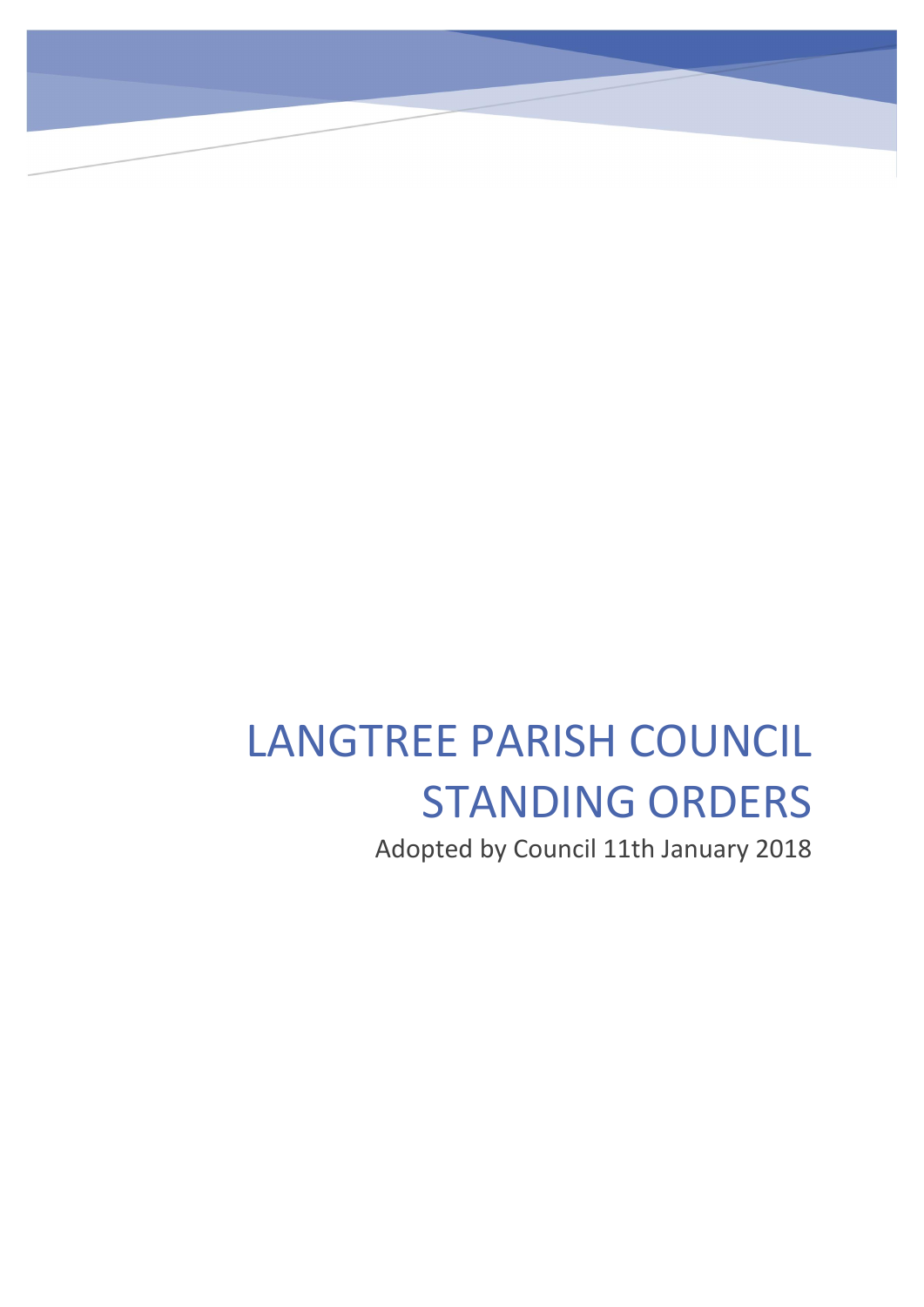# 1. Background

Standing orders are the written rules of a local council. They are used to confirm a council's internal organisational, administrative and procurement procedures and procedural matters for meetings. They are not the same as the policies of a council but they may refer to them. A local council must have standing orders for the procurement of contracts.

Meetings of full council, councillors, the Responsible Financial Officer and Proper Officer are subject to many statutory requirements. A council should have standing orders to confirm those statutory requirements. A council should have standing orders to control the number, place, quorum, notices and other procedures for committee and sub-committee meetings because these are subject to fewer statutory requirements. If it does not, committees and sub-committees may adopt their own standing orders.

<span id="page-1-0"></span>Standing Orders that are in **bold** type contain statutory requirements. Standing Orders not in bold are designed to help councils operate effectively but do not contain statutory requirements so they may be adopted as drafted or amended to suit a council's needs.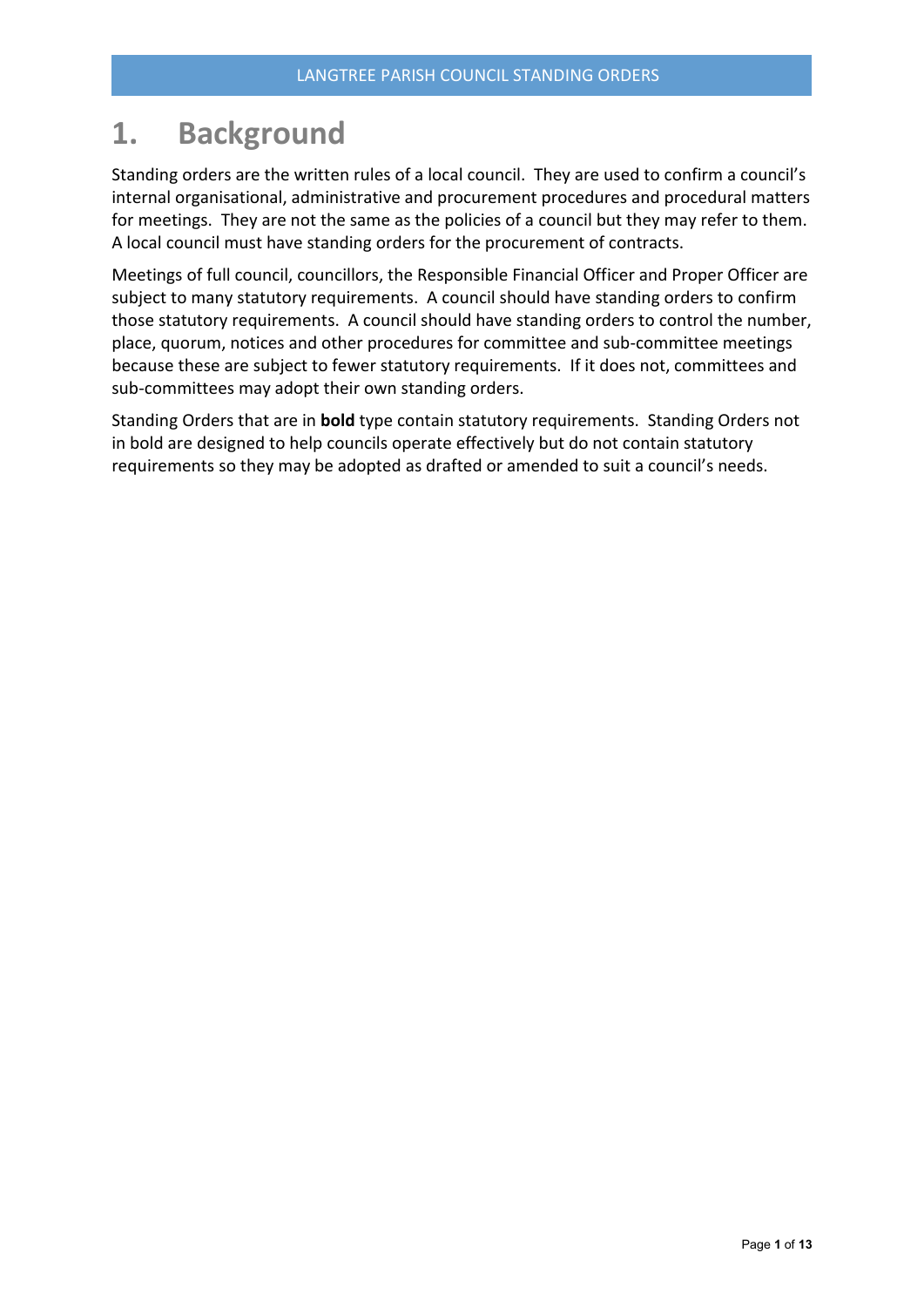#### LANGTREE PARISH COUNCIL STANDING ORDERS

### **Contents**

| 1. |                                                                          |
|----|--------------------------------------------------------------------------|
| 2. |                                                                          |
| 3. | Extraordinary meetings of the council and committees and sub-committees4 |
| 4. |                                                                          |
| 5. |                                                                          |
| 6. |                                                                          |
| 7. |                                                                          |
| 8. |                                                                          |
| 9. |                                                                          |
|    |                                                                          |
|    |                                                                          |
|    |                                                                          |
|    |                                                                          |
|    |                                                                          |
|    | 15. Communicating with District and County or Unitary councillors 12     |
|    |                                                                          |
|    |                                                                          |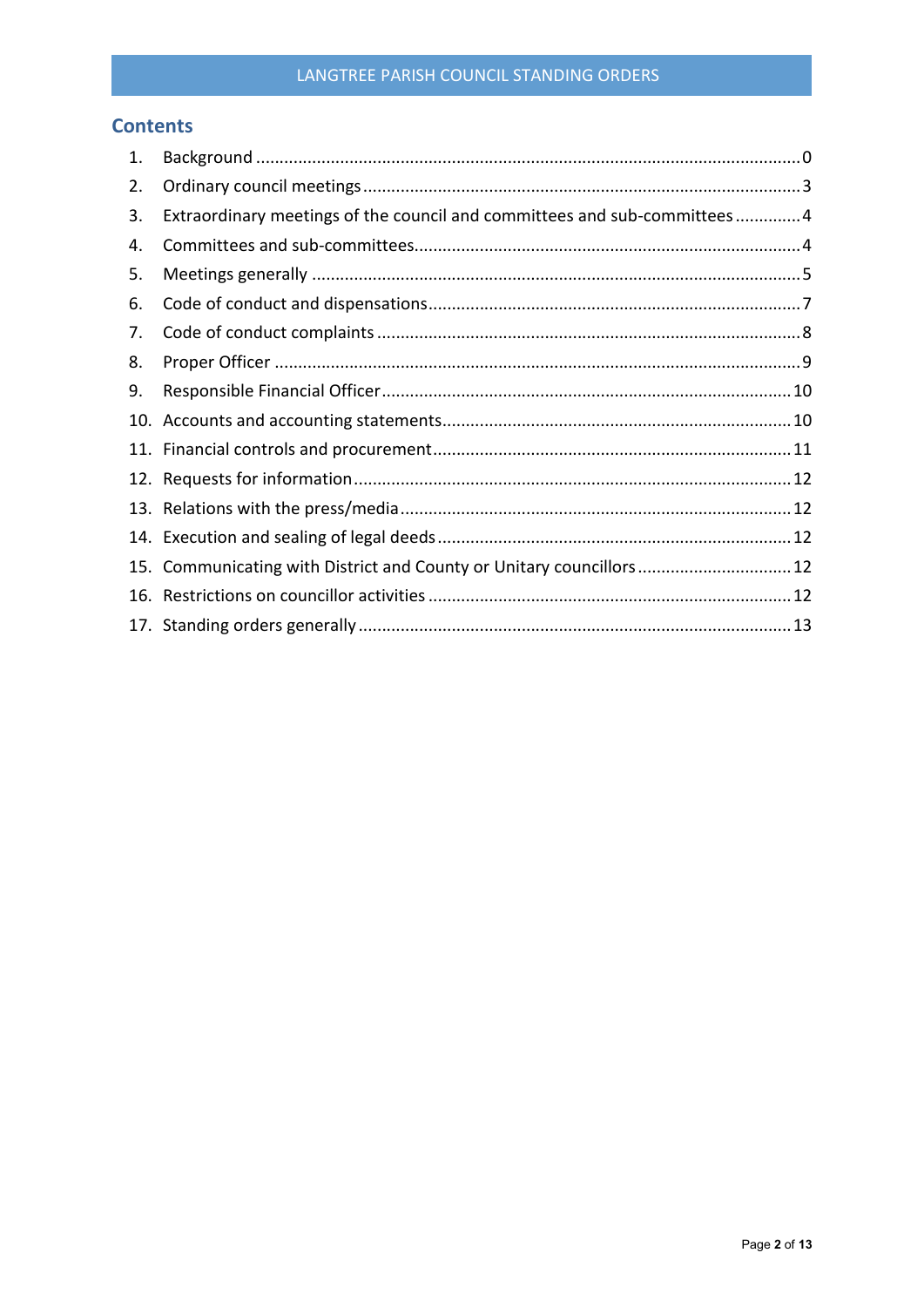# <span id="page-3-0"></span>2. Ordinary council meetings

- a In an election year, the annual meeting of the council shall be held on or within 14 days following the day on which the new councillors elected take office.
- b In a year which is not an election year, the annual meeting of a council shall be held on such day in May as the council may direct.
- c If no other time is fixed, the annual meeting of the council shall take place at 6pm.
- d In addition to the annual meeting of the council, at least three other ordinary meetings shall be held in each year on such dates and times as the council directs.
- e The first business conducted at the annual meeting of the council shall be the election of the Chairman and Vice-Chairman (if any) of the Council.
- f The Chairman of the Council, unless he has resigned or becomes disqualified, shall continue in office and preside at the annual meeting until his successor is elected at the next annual meeting of the council.
- g The Vice-Chairman of the Council, if any, unless he resigns or becomes disqualified, shall hold office until immediately after the election of the Chairman of the Council at the next annual meeting of the council.
- h In an election year, if the current Chairman of the Council has not been re-elected as a member of the council, he shall preside at the meeting until a successor Chairman of the Council has been elected. The current Chairman of the Council shall not have an original vote in respect of the election of the new Chairman of the Council but must give a casting vote in the case of an equality of votes.
- i In an election year, if the current Chairman of the Council has been re-elected as a member of the council, he shall preside at the meeting until a new Chairman of the Council has been elected. He may exercise an original vote in respect of the election of the new Chairman of the Council and must give a casting vote in the case of an equality of votes.
- j Following the election of the Chairman of the Council and Vice-Chairman (if any) of the Council at the annual meeting of the council, the business of the annual meeting shall include:
	- i. In an election year, delivery by the Chairman of the Council and councillors of their acceptance of office forms unless the council resolves for this to be done at a later date. In a year which is not an election year, delivery by the Chairman of the Council of his acceptance of office form unless the council resolves for this to be done at a later date;
	- ii. Confirmation of the accuracy of the minutes of the last meeting of the council;
	- iii. Receipt of the minutes of the last meeting of a committee;
	- iv. Consideration of the recommendations made by a committee;
	- v. Review of delegation arrangements to committees, sub-committees, staff and other local authorities;
	- vi. Review of the terms of reference for committees;
	- vii. Appointment of members to existing committees;
	- viii. Appointment of any new committees;
	- ix. Review and adoption of appropriate standing orders and financial regulations;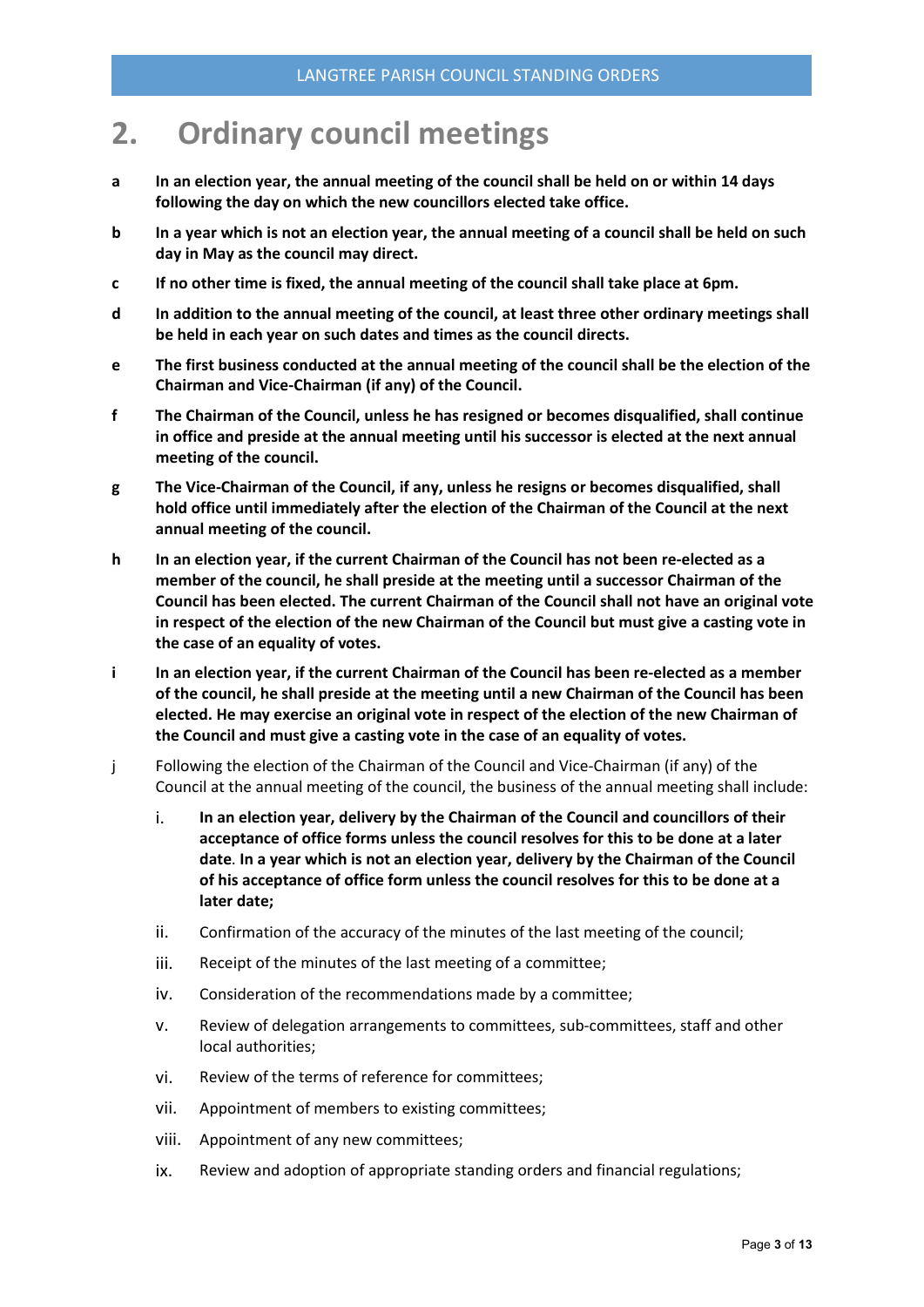- x. Review of arrangements, including any charters and agency agreements, with other local authorities and review of contributions made to expenditure incurred by other local authorities;
- xi. Review of representation on or work with external bodies and arrangements for reporting back;
- xii. In an election year, to make arrangements with a view to the council becoming eligible to exercise the general power of competence in the future;
- xiii. Review of inventory of land and assets including buildings and office equipment;
- xiv. Confirmation of arrangements for insurance cover in respect of all insured risks;
- xv. Review of the council's and/or staff subscriptions to other bodies;
- xvi. Review of the council's complaints procedure;
- xvii. Review of the council's procedures for handling requests made under the Freedom of Information Act 2000 and the Data Protection Act 1998;
- xviii. Review of the council's policy for dealing with the press/media; and
- xix. Determining the time and place of ordinary meetings of the full council up to and including the next annual meeting of full council.

# <span id="page-4-0"></span>3. Extraordinary meetings of the council and committees and sub-committees

- a The Chairman of the Council may convene an extraordinary meeting of the council at any time.
- b If the Chairman of the Council does not or refuses to call an extraordinary meeting of the council within seven days of having been requested in writing to do so by two councillors, any two councillors may convene an extraordinary meeting of the council. The public notice giving the time, place and agenda for such a meeting must be signed by the two councillors.
- c The chairman of a committee [or a sub-committee] may convene an extraordinary meeting of the committee [or the sub-committee] at any time.
- d If the chairman of a committee [or a sub-committee] does not or refuses to call an extraordinary meeting within seven days of having been requested by to do so by two members of the committee [or the sub-committee], any two members of the committee [and the sub-committee] may convene an extraordinary meeting of a committee [and a subcommittee].

# <span id="page-4-1"></span>4. Committees and sub-committees

a Unless the council determines otherwise, a committee may appoint a sub-committee whose terms of reference and members shall be determined by the committee.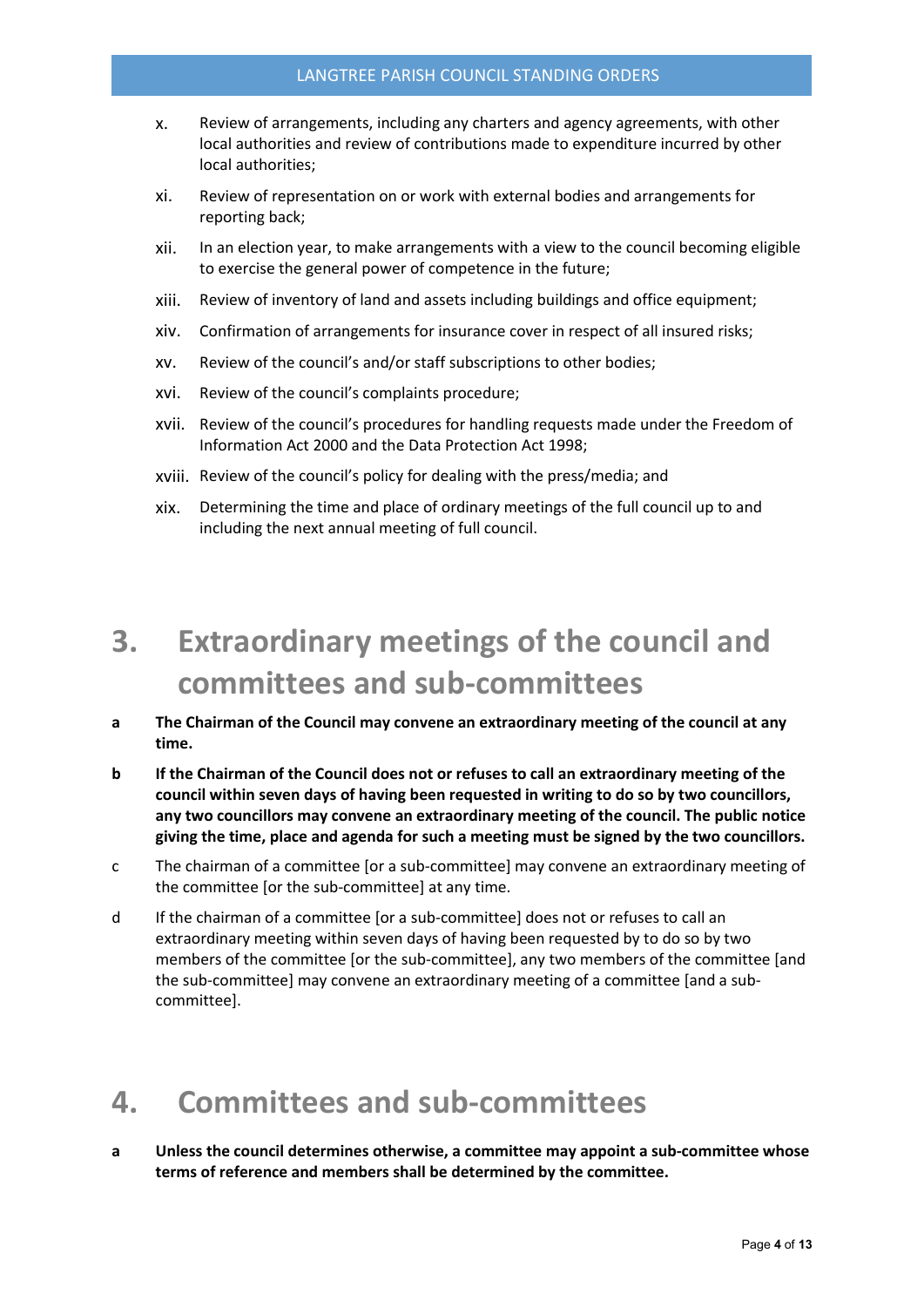#### LANGTREE PARISH COUNCIL STANDING ORDERS

- b The members of a committee may include non-councillors unless it is a committee which regulates and controls the finances of the council.
- c Unless the council determines otherwise, all the members of an advisory committee and a sub-committee of the advisory committee may be non-councillors.
- d The council may appoint standing committees or other committees as may be necessary, and:
	- i. shall determine their terms of reference;
	- ii. shall determine the number and time of the ordinary meetings of a standing committee up until the date of the next annual meeting of full council;
	- iii. shall permit a committee, other than in respect of the ordinary meetings of a committee, to determine the number and time of its meetings;
	- iv. shall, subject to standing orders 4(b) and (c) above, appoint and determine the terms of office of members of such a committee;
	- v. may, subject to standing orders 4(b) and (c) above, appoint and determine the terms of office of the substitute members to a committee whose role is to replace the ordinary members at a meeting of a committee if the ordinary members of the committee confirm to the Proper Officer seven days before the meeting that they are unable to attend;
	- vi. shall, after it has appointed the members of a standing committee, appoint the chairman of the standing committee;
	- vii. shall permit a committee other than a standing committee, to appoint its own chairman at the first meeting of the committee;
	- viii. shall determine the place, notice requirements and quorum for a meeting of a committee and a sub-committee which shall be no less than three;
	- ix. shall determine if the public may participate at a meeting of a committee;
	- x. shall determine if the public and press are permitted to attend the meetings of a subcommittee and also the advance public notice requirements, if any, required for the meetings of a sub-committee;
	- xi. shall determine if the public may participate at a meeting of a sub-committee that they are permitted to attend; and
	- xii. may dissolve a committee.

# <span id="page-5-0"></span>5. Meetings generally

- **Applies to Full Council meetings**
- **Applies to Committee meetings**
- **Applies to Sub-committee meetings**
- <sup>a</sup> Meetings shall not take place in premises which at the time of the meeting are used for the supply of alcohol, unless no other premises are available free of charge or at a reasonable cost.
- <sup>b</sup> The minimum three clear days for notice of a meeting does not include the day on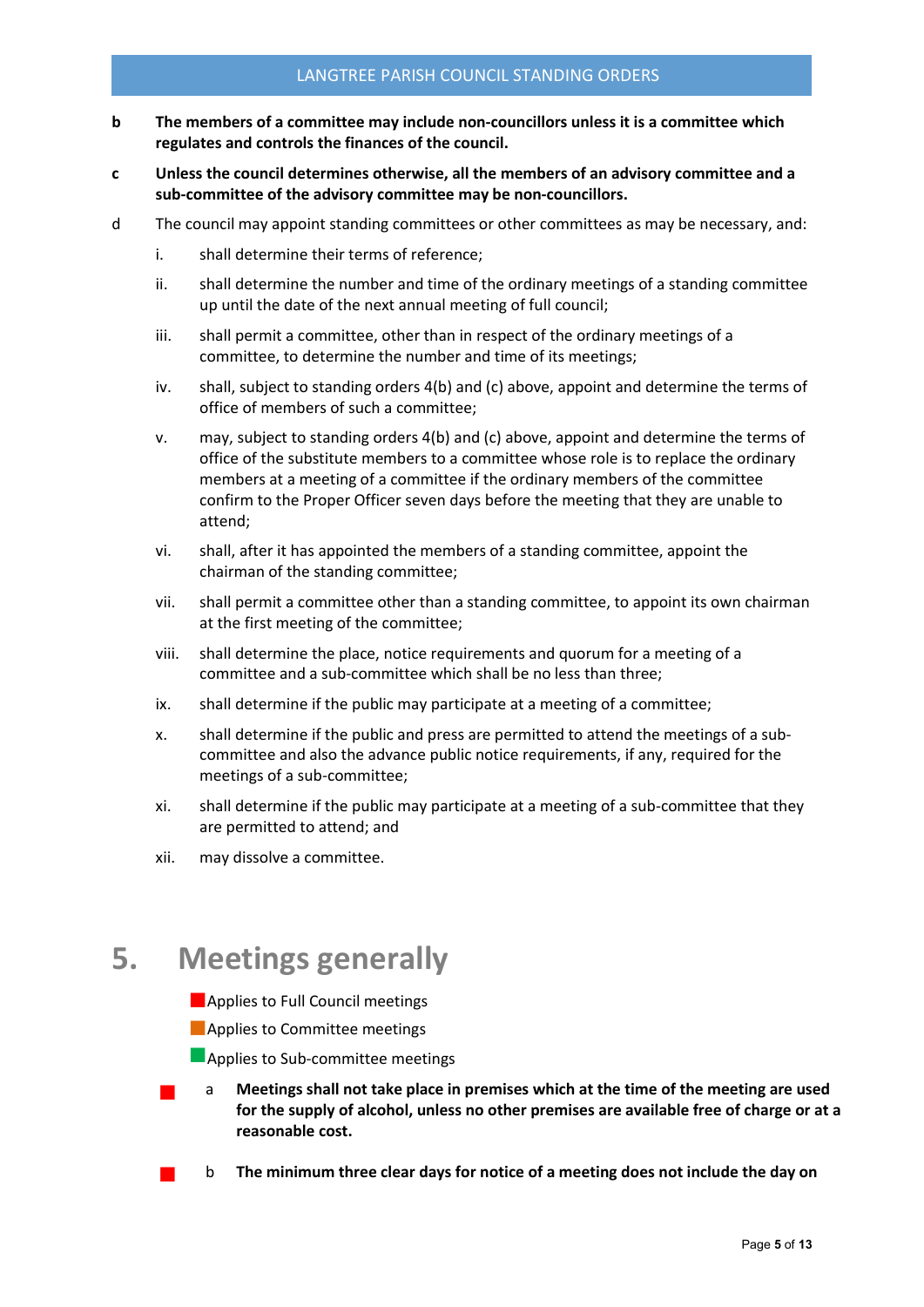which notice was issued, the day of the meeting, a Sunday, a day of the Christmas break, a day of the Easter break or of a bank holiday or a day appointed for public thanksgiving or mourning.

|  | The minimum three clear days' public notice for a meeting does not include the day |
|--|------------------------------------------------------------------------------------|
|  | on which the notice was issued or the day of the meeting unless the meeting is     |
|  | convened at shorter notice.                                                        |

 $\Box$  d Meetings shall be open to the public unless their presence is prejudicial to the public interest by reason of the confidential nature of the business to be transacted or for other special reasons. The public's exclusion from part or all of a meeting shall be by a resolution which shall give reasons for the public's exclusion.

- <sup>e</sup> Members of the public may make representations, answer questions and give evidence at a meeting which they are entitled to attend in respect of the business on the agenda.
- $\blacksquare$  f The period of time designated for public participation at a meeting in accordance with standing order 5(e) above shall not exceed fifteen minutes unless directed by the chairman of the meeting.
- g Subject to standing order  $5(f)$  above, a member of the public shall not speak for more than five minutes.
- **F** In In accordance with standing order 5(e) above, a question shall not require a response at the meeting nor start a debate on the question. The chairman of the meeting may direct that a written or oral response be given.
- <sup>i</sup> A person who speaks at a meeting shall direct his comments to the chairman of the meeting.
- <sup>j</sup> Only one person is permitted to speak at a time. If more than one person wants to speak, the chairman of the meeting shall direct the order of speaking.
	- <sup>k</sup> Photographing, recording, broadcasting or transmitting the proceedings of a meeting by any means is not permitted without the Council's prior written consent.
- **Light** The press shall be provided with reasonable facilities for the taking of their report of all or part of a meeting at which they are entitled to be present.
	- <sup>m</sup> Subject to standing orders which indicate otherwise, anything authorised or required to be done by, to or before the Chairman of the Council may in his absence be done by, to or before the Vice-Chairman of the Council (if any).
	- <sup>n</sup> The Chairman, if present, shall preside at a meeting. If the Chairman is absent from a meeting, the Vice-Chairman, if present, shall preside. If both the Chairman and the Vice-Chairman are absent from a meeting, a councillor as chosen by the councillors present at the meeting shall preside at the meeting.
- <sup>o</sup> Subject to a meeting being quorate, all questions at a meeting shall be decided by a majority of the councillors or councillors with voting rights present and voting.
- **P T**  $\blacksquare$  **p** The chairman of a meeting may give an original vote on any matter put to the vote, and in the case of an equality of votes may exercise his casting vote whether or not he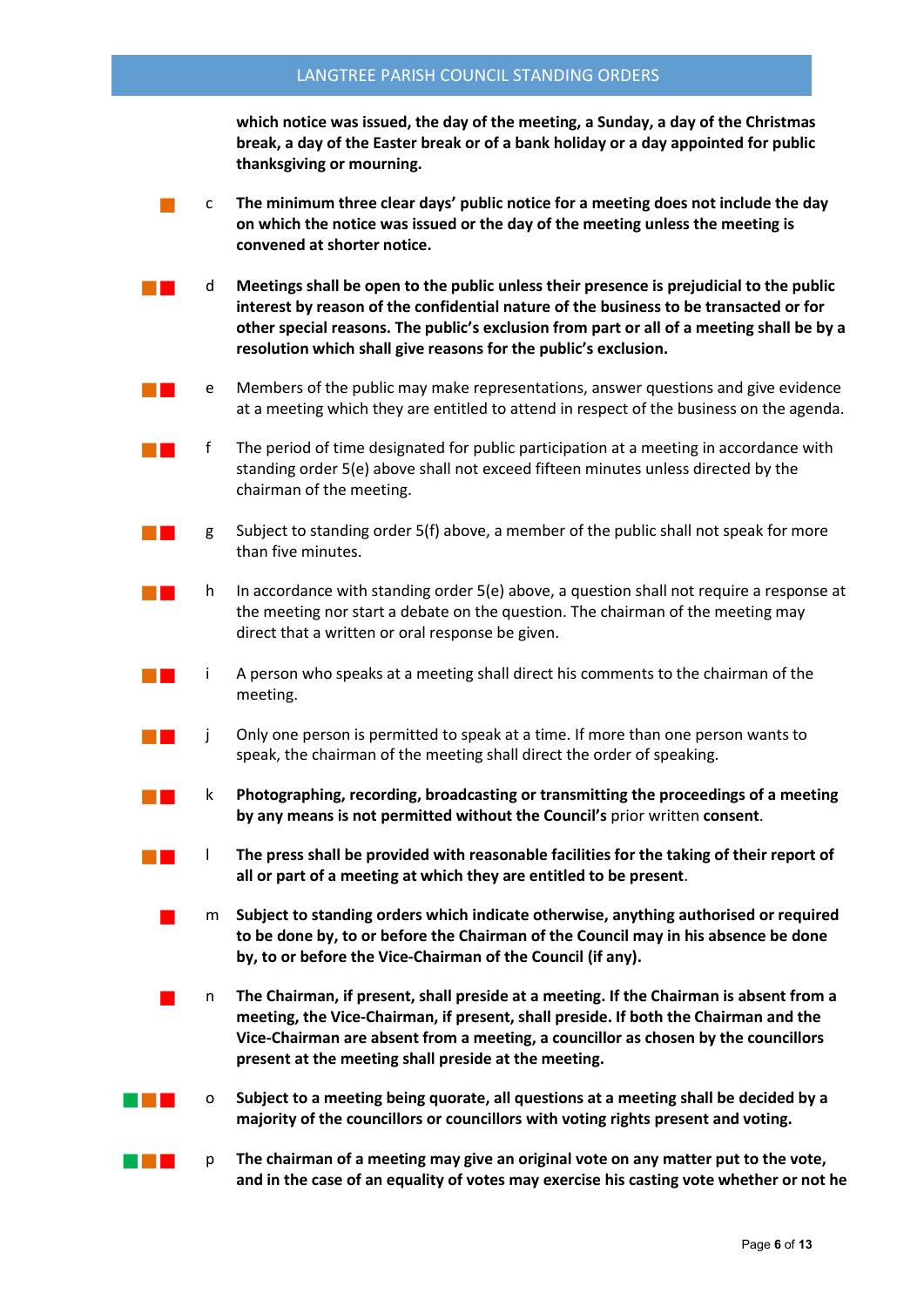#### gave an original vote.

*See standing orders below for the different rules that apply in the election of the Chairman of the Council at the annual meeting of the council.*

- <sup>q</sup> Unless standing orders provide otherwise, voting on a question shall be by a show of hands. At the request of a councillor, the voting on any question shall be recorded so as to show whether each councillor present and voting gave his vote for or against that question. Such a request shall be made before moving on to the next item of business on the agenda.
- **Fall Exercise 2** and The minutes of a meeting shall include an accurate record of the following:
	- i. the time and place of the meeting;
	- ii. the names of councillors present and absent;
	- iii. interests that have been declared by councillors and non-councillors with voting rights;
	- iv. whether a councillor or non-councillor with voting rights left the meeting when matters that they held interests in were being considered;
	- v. if there was a public participation session; and
	- vi. the resolutions made.
- **S** A councillor or a non-councillor with voting rights who has a disclosable pecuniary interest or another interest as set out in the council's code of conduct in a matter being considered at a meeting is subject to statutory limitations or restrictions under the code on his right to participate and vote on that matter.
	- <sup>t</sup> No business may be transacted at a meeting unless at least one-third of the whole number of members of the council are present and in no case shall the quorum of a meeting be less than three.
	- $\Box$  If a meeting is or becomes inquorate no business shall be transacted and the meeting shall be closed. The business on the agenda for the meeting shall be adjourned to another meeting.
- **v** A meeting shall not exceed a period of two and a half hours.

# <span id="page-7-0"></span>6. Code of conduct and dispensations

- a All councillors and non-councillors with voting rights shall observe the code of conduct adopted by the council.
- b Unless he has been granted a dispensation, a councillor or non-councillor with voting rights shall withdraw from a meeting when it is considering a matter in which he has a disclosable pecuniary interest. He may return to the meeting after it has considered the matter in which he had the interest.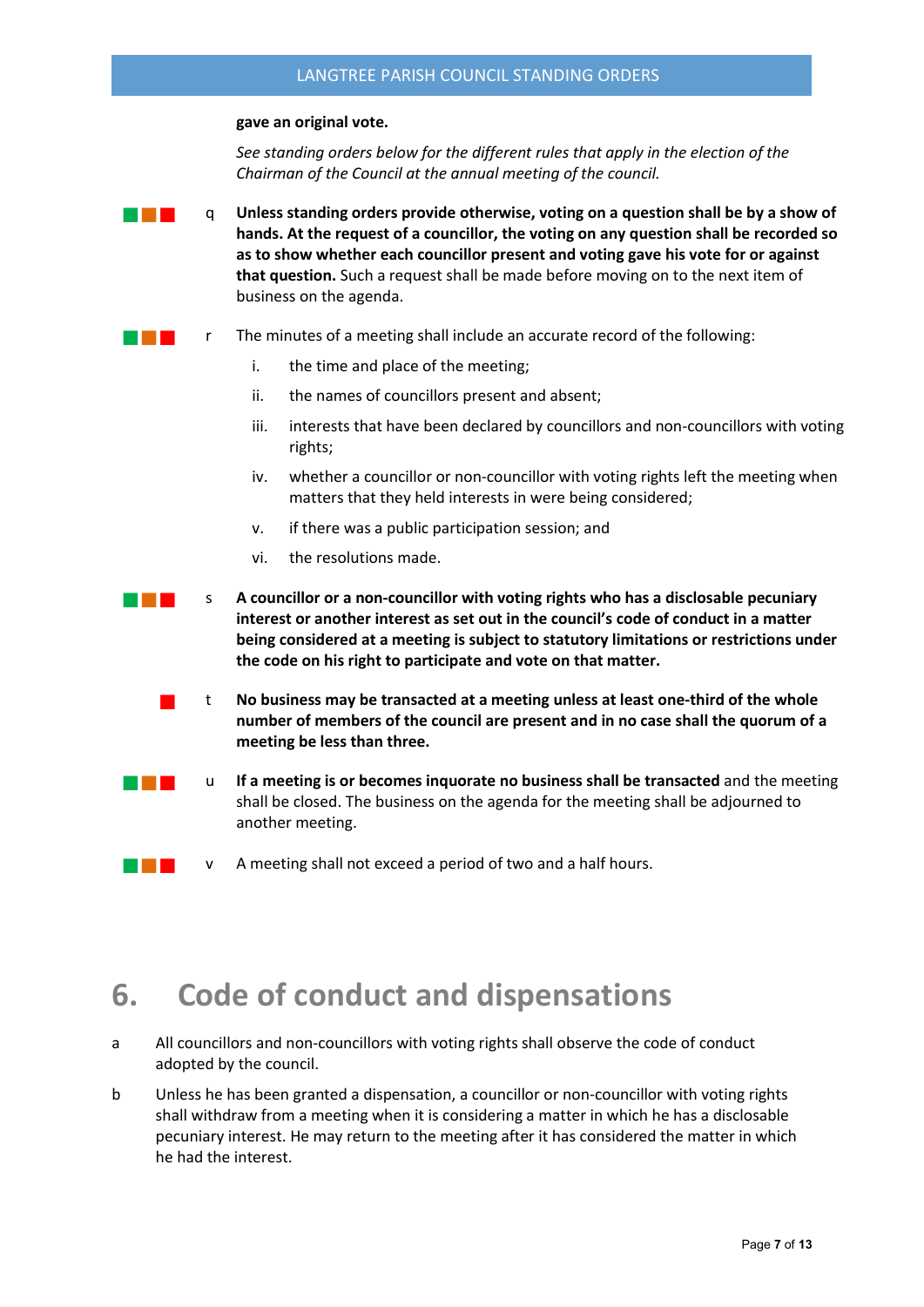#### LANGTREE PARISH COUNCIL STANDING ORDERS

- c Unless he has been granted a dispensation, a councillor or non-councillor with voting rights shall withdraw from a meeting when it is considering a matter in which he has another interest if so required by the council's code of conduct. He may return to the meeting after it has considered the matter in which he had the interest.
- d Dispensation requests shall be in writing and submitted to the Proper Officer as soon as possible before the meeting, or failing that, at the start of the meeting for which the dispensation is required.
- e A decision as to whether to grant a dispensation shall be made by a meeting of the council, or committee or sub-committee for which the dispensation is required and that decision is final.
- f A dispensation request shall confirm:
	- i. the description and the nature of the disclosable pecuniary interest or other interest to which the request for the dispensation relates;
	- ii. whether the dispensation is required to participate at a meeting in a discussion only or a discussion and a vote;
	- iii. the date of the meeting or the period (not exceeding four years) for which the dispensation is sought; and
	- iv. an explanation as to why the dispensation is sought.
- g Subject to standing orders 13(d) and (f) above, dispensations requests shall be considered at the beginning of the meeting of the council, or committee or a sub-committee for which the dispensation is required.
- h A dispensation may be granted in accordance with standing order 6(e) above if having regard to all relevant circumstances the following applies:
	- i. without the dispensation the number of persons prohibited from participating in the particular business would be so great a proportion of the meeting transacting the business as to impede the transaction of the business or
	- ii. granting the dispensation is in the interests of persons living in the council's area or
	- iii. it is otherwise appropriate to grant a dispensation.

# <span id="page-8-0"></span>7. Code of conduct complaints

- a Upon notification by the District or County Council that it is dealing with a complaint that a councillor or non-councillor with voting rights has breached the council's code of conduct, the Proper Officer shall report this to the council.
- b Where the notification relates to a complaint made by the Proper Officer, the Proper Officer shall notify the Chairman of Council of this fact, and the Chairman shall nominate another staff member to assume the duties of the Proper Officer in relation to the complaint until it has been determined and the council has agreed what action, if any, to take in accordance with standing order 7(d) below.
- c The council may:
	- i. provide information or evidence where such disclosure is necessary to progress an investigation of the complaint or is required by law;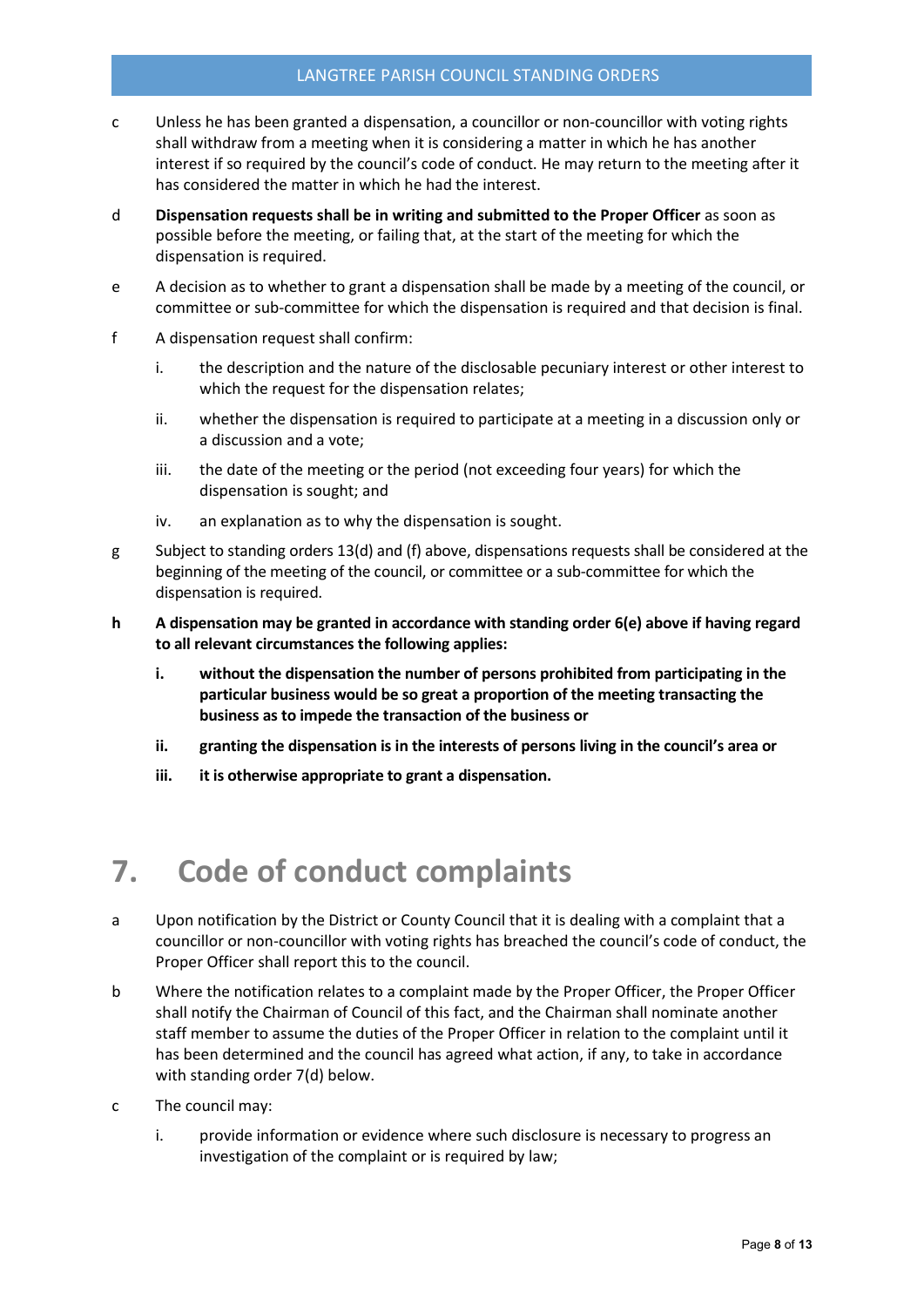- ii. seek information relevant to the complaint from the person or body with statutory responsibility for investigation of the matter;
- d Upon notification by the District or Unitary Council that a councillor or non-councillor with voting rights has breached the council's code of conduct, the council shall consider what, if any, action to take against him. Such action excludes disqualification or suspension from office.

## <span id="page-9-0"></span>8. Proper Officer

- a The Proper Officer shall be either (i) the clerk or (ii) other staff member(s) nominated by the council to undertake the work of the Proper Officer when the Proper Officer is absent.
- b The Proper Officer shall:
	- *i.* at least three clear days before a meeting of the council, a committee and a subcommittee serve on councillors, by delivery, email or post at their residences, a signed summons confirming the time, place and the agenda.
	- ii. give public notice of the time, place and agenda at least three clear days before a meeting of the council or a meeting of a committee or a sub-committee (provided that the public notice with agenda of an extraordinary meeting of the council convened by councillors is signed by them);
	- iii. include on the agenda all motions in the order received unless a councillor has given written notice at least seven days before the meeting confirming his withdrawal of it;
	- iv. convene a meeting of full council for the election of a new Chairman of the Council, occasioned by a casual vacancy in his office;
	- v. facilitate inspection of the minute book by local government electors;
	- vi. receive and retain copies of byelaws made by other local authorities;
	- vii. retain acceptance of office forms from councillors;
	- viii. retain a copy of every councillor's register of interests;
	- ix. assist with responding to requests made under the Freedom of Information Act 2000 and Data Protection Act 1998, in accordance with and subject to the council's policies and procedures relating to the same;
	- x. receive and send general correspondence and notices on behalf of the council except where there is a resolution to the contrary;
	- xi. manage the organisation, storage of, access to and destruction of information held by the council in paper and electronic form;
	- xii. arrange for legal deeds to be executed;
	- xiii. arrange or manage the prompt authorisation, approval, and instruction regarding any payments to be made by the council in accordance with the council's financial regulations;
	- xiv. record every planning application notified to the council and the council's response to the local planning authority in a book for such purpose;
	- xv. refer a planning application received by the council to the Chairman or in his absence the Vice-Chairman of the Council within five working days of receipt to facilitate an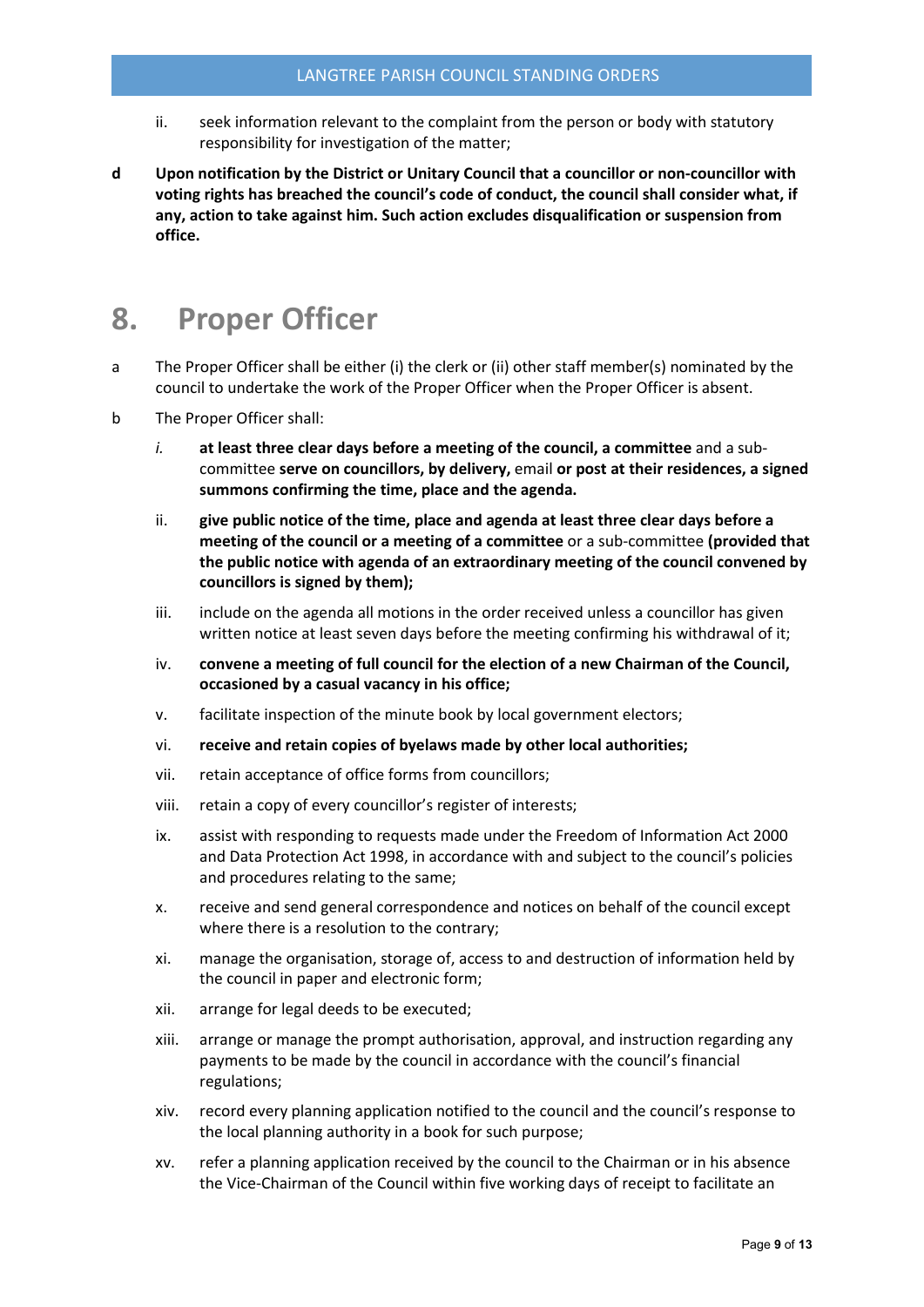extraordinary meeting if the nature of a planning application requires consideration before the next ordinary meeting of the council;

- xvi. manage access to information about the council via the publication scheme; and
- xvii. retain custody of the seal of the council (if any) which shall not be used without a resolution to that effect.

### <span id="page-10-0"></span>9. Responsible Financial Officer

a The council shall appoint appropriate staff member(s) to undertake the work of the Responsible Financial Officer when the Responsible Financial Officer is absent.

### <span id="page-10-1"></span>10. Accounts and accounting statements

- a "Proper practices" in standing orders refer to the most recent version of Governance and Accountability for Local Councils – a Practitioners' Guide (England).
- b All payments by the council shall be authorised, approved and paid in accordance with the law, proper practices and the council's financial regulations.
- c The Responsible Financial Officer shall supply to each councillor as soon as practicable after 30 June, 30 September and 31 December in each year a statement to summarise:
	- i. the council's receipts and payments for each quarter;
	- ii. the council's aggregate receipts and payments for the year to date;
	- iii. the balances held at the end of the quarter being reported

and which includes a comparison with the budget for the financial year and highlights any actual or potential overspends.

- d As soon as possible after the financial year end at 31 March, the Responsible Financial Officer shall provide:
	- i. each councillor with a statement summarising the council's receipts and payments for the last quarter and the year to date for information; and
	- ii. to the full council the accounting statements for the year in the form of Section 1 of the annual return, as required by proper practices, for consideration and approval.
- e The year end accounting statements shall be prepared in accordance with proper practices and applying the form of accounts determined by the council (receipts and payments, or income and expenditure) for a year to 31 March. A completed draft annual return shall be presented to each councillor before the end of the following month of May. The annual return of the council, which is subject to external audit, including the annual governance statement, shall be presented to council for consideration and formal approval before 30 June.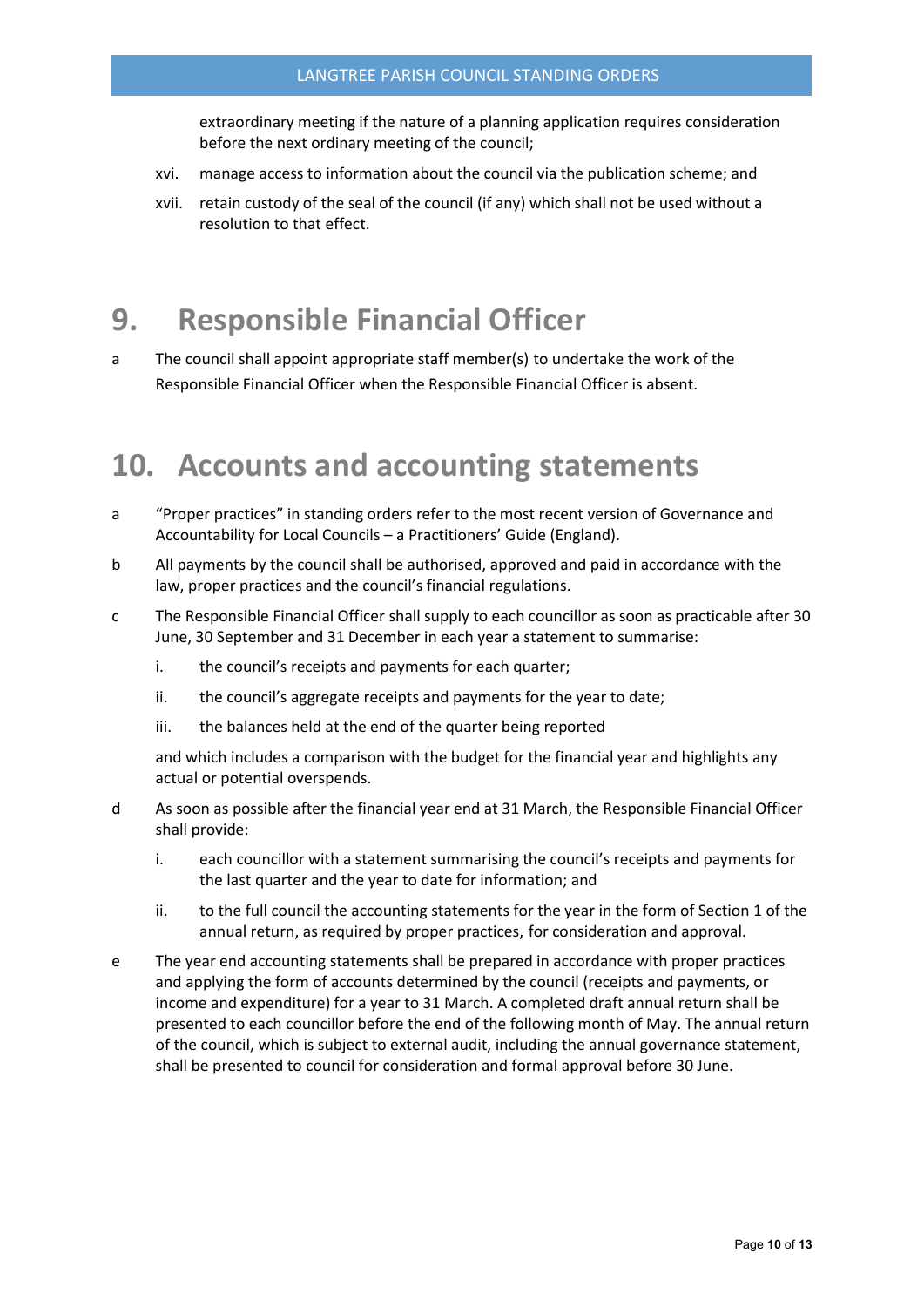## <span id="page-11-0"></span>11. Financial controls and procurement

- a The council shall consider and approve financial regulations drawn up by the Responsible Financial Officer, which shall include detailed arrangements in respect of the following:
	- i. the keeping of accounting records and systems of internal controls;
	- ii. the assessment and management of financial risks faced by the council;
	- iii. the work of the independent internal auditor in accordance with proper practices and the receipt of regular reports from the internal auditor, which shall be required at least annually;
	- iv. the inspection and copying by councillors and local electors of the council's accounts and/or orders of payments; and
	- v. procurement policies (subject to standing order 11(c) below) including the setting of values for different procedures where a contract has an estimated value of less than £1000
- b Financial regulations shall be reviewed regularly and at least annually for fitness of purpose.
- c Financial regulations shall confirm that a proposed contract for the supply of goods, materials, services and the execution of works with an estimated value in excess of £1000 shall be procured on the basis of a formal tender as summarised in standing order 11(d) below.
- d Subject to additional requirements in the financial regulations of the council, the tender process for contracts for the supply of goods, materials, services or the execution of works shall include, as a minimum, the following steps:
	- i. a specification for the goods, materials, services or the execution of works shall be drawn up;
	- ii. an invitation to tender shall be drawn up to confirm (i) the council's specification (ii) the time, date and address for the submission of tenders (iii) the date of the council's written response to the tender and (iv) the prohibition on prospective contractors contacting councillors or staff to encourage or support their tender outside the prescribed process;
	- iii. the invitation to tender may be advertised in a local newspaper and in any other manner that is appropriate;
	- iv. tenders are to be submitted in writing in a sealed marked envelope addressed to the Proper Officer;
	- v. tenders shall be opened by the Proper Officer in the presence of at least one councillor after the deadline for submission of tenders has passed;
	- vi. tenders are to be reported to and considered by the appropriate meeting of the council or a committee or sub-committee with delegated responsibility.
- e Neither the council, nor a committee or a sub-committee with delegated responsibility for considering tenders, is bound to accept the lowest value tender.
- f Where the value of a contract is likely to exceed £138,893 (or other threshold specified by the Office of Government Commerce from time to time) the council must consider whether the Public Contracts Regulations 2006 (SI No. 5, as amended) and the Utilities Contracts Regulations 2006 (SI No. 6, as amended) apply to the contract and, if either of those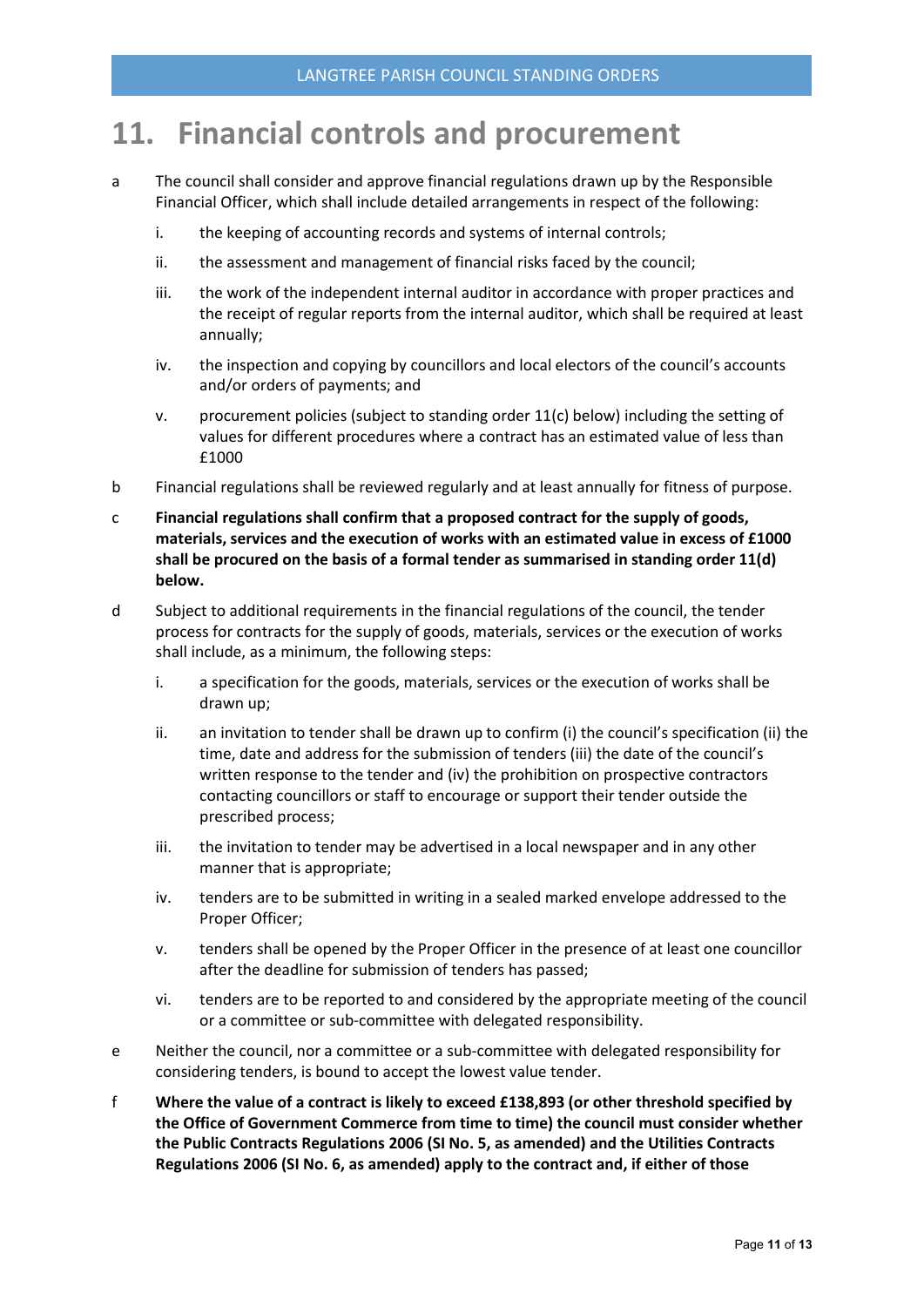Regulations apply, the council must comply with EU procurement rules.

## <span id="page-12-0"></span>12. Requests for information

- a Requests for information held by the council shall be handled in accordance with the council's policy in respect of handling requests under the Freedom of Information Act 2000 and the Data Protection Act 1998.
- b Correspondence from, and notices served by, the Information Commissioner shall be referred by the Proper Officer to the chairman of the Parish Council. The said Council shall have the power to do anything to facilitate compliance with the Freedom of Information Act 2000.

# <span id="page-12-1"></span>13. Relations with the press/media

a Requests from the press or other media for an oral or written comment or statement from the Council, its councillors or staff shall be handled in accordance with the Council's policy in respect of dealing with the press and/or other media.

# <span id="page-12-2"></span>14. Execution and sealing of legal deeds

- a A legal deed shall not be executed on behalf of the council unless authorised by a resolution.
- b Subject to standing order 14(a) above, any two councillors may sign, on behalf of the council, any deed required by law and the Proper Officer shall witness their signatures.

# <span id="page-12-3"></span>15. Communicating with District and County or Unitary councillors

- a An invitation to attend a meeting of the council shall be sent, together with the agenda, to the ward councillor(s) of the District and County Council representing the area of the council.
- b Unless the council determines otherwise, a copy of each letter sent to the District and County Council shall be sent to the ward councillor(s) representing the area of the council.

# <span id="page-12-4"></span>16. Restrictions on councillor activities

- a. Unless authorised by a resolution, no councillor shall:
	- i. inspect any land and/or premises which the council has a right or duty to inspect; or